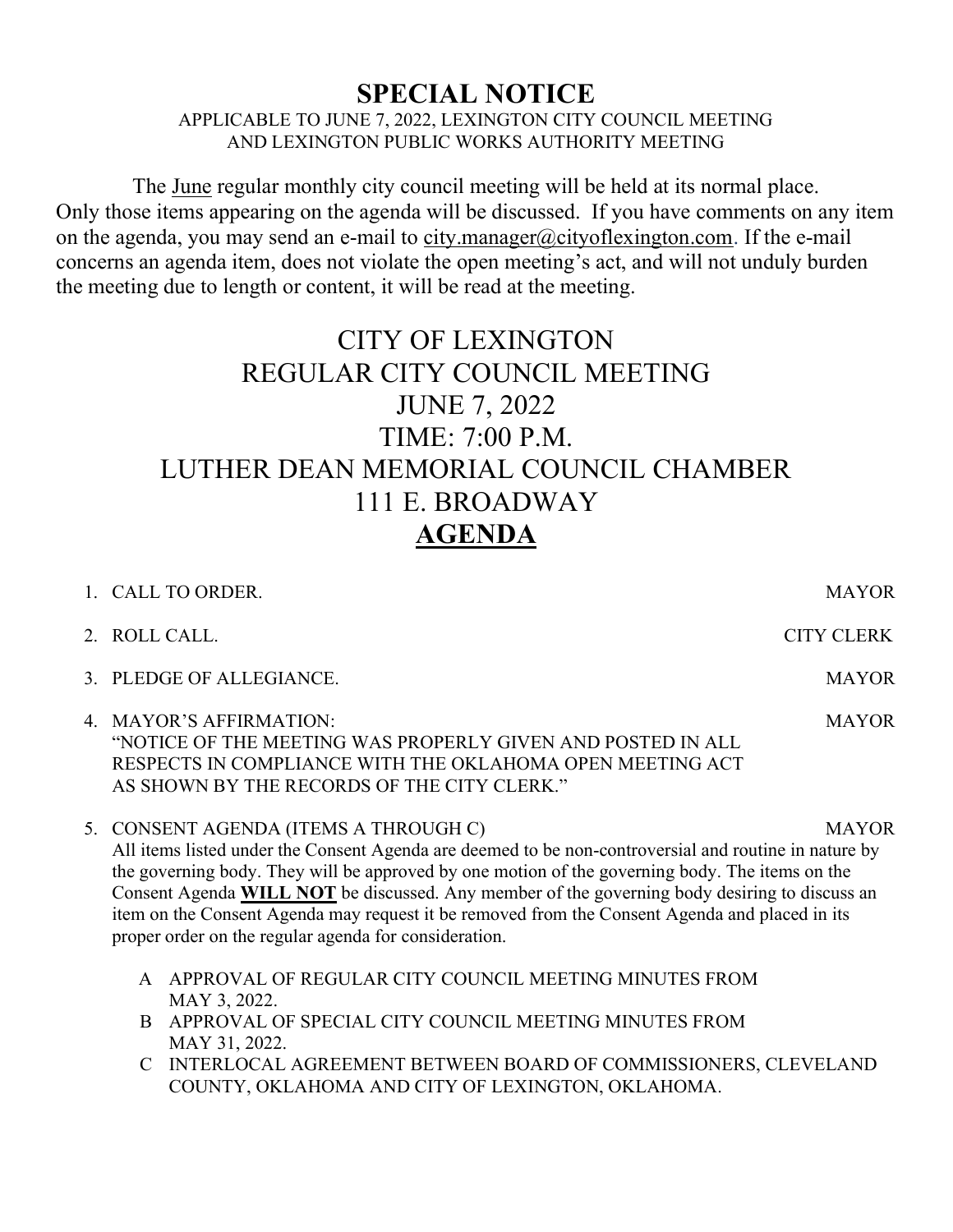| 6. DISCUSS AND/OR TAKE POSSIBLE ACTION ON ITEMS REMOVED<br>FROM THE CONSENT AGENDA.                                                                                                                                                                                      | <b>MAYOR</b> |
|--------------------------------------------------------------------------------------------------------------------------------------------------------------------------------------------------------------------------------------------------------------------------|--------------|
| 7. PRESENTATION FROM JACKIE WADLEY OF WADLEY'S<br>AMBULANCE.                                                                                                                                                                                                             | <b>MAYOR</b> |
| 8. DISCUSS AND/OR TAKE POSSIBLE ACTION ON THE FOLLOWING<br>PROPERTY. (DECLARED DILAPIDATED AT FEBRUARY 2022 MEETING)<br>DS#2020-06<br>ADDRESS: 219 N. E. 1ST, LEXINGTON OK 73051<br>LEGAL: LEXINGTON 1 2 3 4 BLK 30<br><b>OWNER: ADAM LOPEZ</b>                          | <b>MAYOR</b> |
| 9. DISCUSS AND/OR TAKE POSSIBLE ACTION ON THE FOLLOWING<br>PROPERTY. (DECLARED DILAPIDATED AT FEBRUARY 2022 MEETING)<br>DS#2021-08<br>ADDRESS: 110 & 110 1/2 W. BROADWAY, LEXINGTON. OK 73051<br>LEGAL: LEXINGTON W24 1/2 OF LOT 3 BLK 55<br><b>OWNER: SCOTT CHAPMAN</b> | <b>MAYOR</b> |
| 10. DISCUSS AND/OR TAKE POSSIBLE ACTION ON ORDINANCE 2022-002.<br>AN ORDINANCE AMENDING THE CODE OF ORDINANCES OF THE<br>CITY OF LEXINGTON, SPECIFICALLY CHAPTER 15 (OFFENSES)<br>ARTICLE 8 (PREVENTION OF YOUTH ACCESS TO TOBACCO).                                     | <b>MAYOR</b> |
| 11. DISCUSS AND/OR TAKE POSSIBLE ACTION ON DECLARING<br>ORDINANCE 2022-02 AN EMERGENCY.                                                                                                                                                                                  | <b>MAYOR</b> |
| 12. DISCUSS AND/OR TAKE POSSIBLE ACTION ON ORDINANCE 2022-003<br>EXISTING LIVESTOCK ORDINANCE, TO ALLOW CHICKENS<br>WITHIN THE CITY LIMITS OF LEXINGTON.                                                                                                                 | <b>MAYOR</b> |
| 13. DISCUSS AND/OR TAKE POSSIBLE ACTION ON DECLARING<br>ORDINANCE 2022-03 AN EMERGENCY.                                                                                                                                                                                  | <b>MAYOR</b> |
| 14. DISCUSS AND/OR TAKE POSSIBLE ACTION ON ORDINANCE 2022-004<br>THE STORM SHELTER RESPONSIBILITY TO FALL UNDER<br>THE LEXINGTON FIRE DEPARTMENT AND IT'S CHIEF OFFICER.                                                                                                 | <b>MAYOR</b> |
| 15. DISCUSS AND/OR TAKE POSSIBLE ACTION ON DECLARING<br>ORDINANCE 2022-03 AN EMERGENCY.                                                                                                                                                                                  | <b>MAYOR</b> |
| 16. DISCUSSION FROM VIRGINIA PARKS TO COUNCIL<br>ABOUT VEHICLES SPEEDING ON CITY STREETS.                                                                                                                                                                                | <b>MAYOR</b> |
| 17. DISCUSS AND/OR TAKE POSSIBLE ACTION ON<br>INCREASING WATER AND/OR SEWER RATES TO ADJUST FOR<br>COST INCREASE FROM RURAL WATER.                                                                                                                                       | <b>MAYOR</b> |